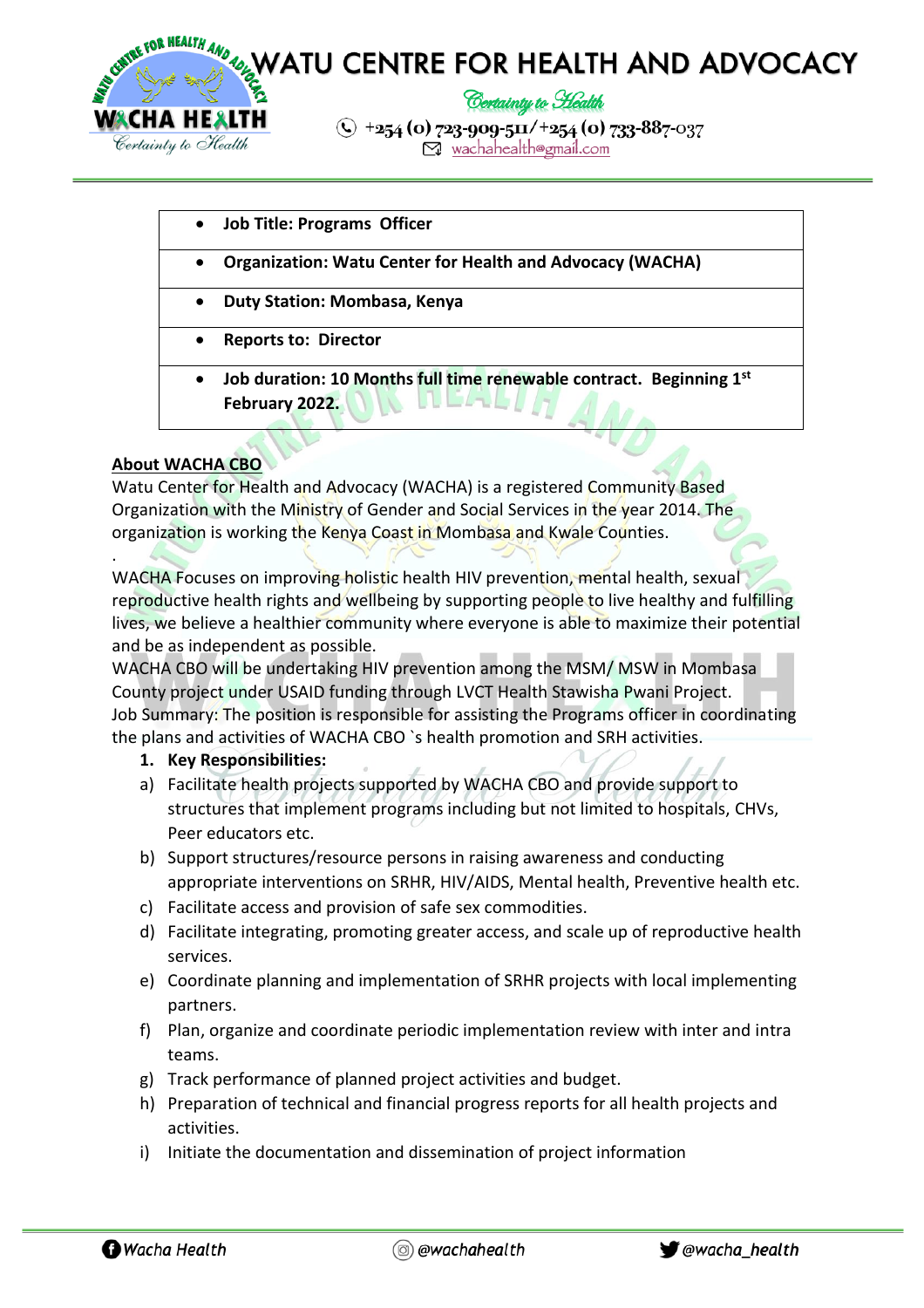

- j) Maintain and/or develop productive relationships and communication with contact staff of implementing partners.
- k) Represent WACHA CBO in relevant stakeholders' meetings.
- l) Support community advocacy on health, SRH issues affecting sexual and gender minorities.
- m) Support project and organizational reporting functions as relevant
- n) Participate in institutional strengthening processes, progress reviews and reporting as required
- o) Support in resource mobilization and sustainability initiatives as opportunities present
- p) Carry out any other duties and responsibilities which may be assigned by the management from time to time.

2**. Knowledge, Skills and Abilities:** (The knowledge, skills and abilities may be required through a combination of formal schooling, self-education and prior experience or on-thejob-training).

(a) Level of Education Bachelor's degree in Public Health, Counseling Psychology or any other field related to Health. Or in addition; A diploma in project management, human rights, community development, Health related studies, working with Key Population is added advantage

## (**b) Competencies/Abilities/Skills Required**

- Ability to cultivate constructive relationships
- Strong interpersonal and public relation skills and able to work with people from diverse backgrounds. 7 120 12
- Able to work independently and effectively under pressure.
- Excellent verbal and written communication skills
- Familiarity with rural/urban working environment
- Strong coordination skills and strong team orientation.
- Strong community mobilization skills.
- Strong networking skills.
- Counseling skills.
- Experience working with LGBTI organizations and individuals.
- Ability to work independently as well as in teams and meet deadlines.
- Fluency in English and Swahili.
- Computer literate and more so with MS Office, Suite, e.t.c.
- Flexibility and accessibility outside of work hours to address questions or concerns.
- Sound knowledge on legal and health Human Rights issues facing the Lesbian, Gay, Bisexual and Transgender Community in Kenya.

## **C) Others**